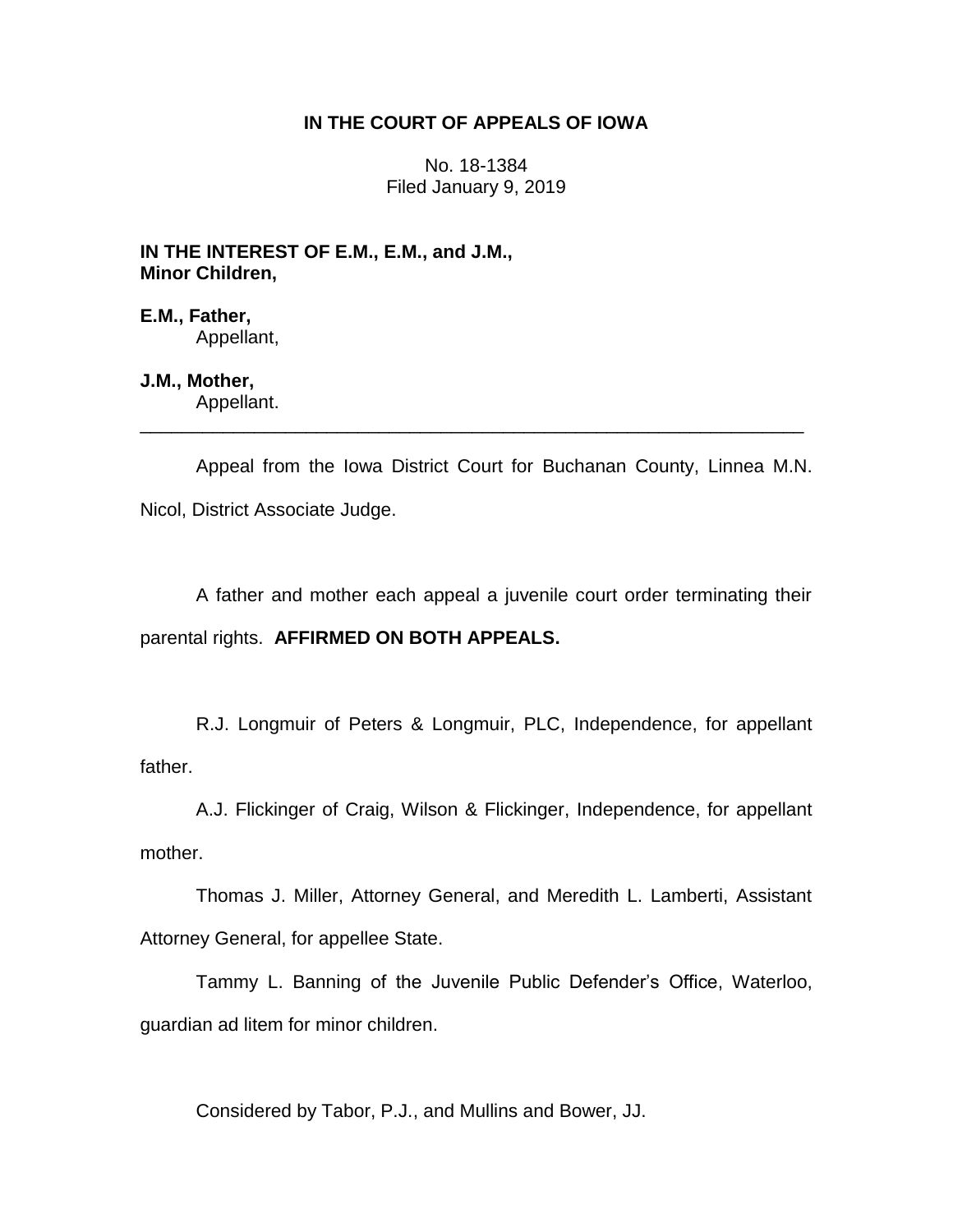**BOWER, Judge.**

 $\overline{a}$ 

A father and mother each appeal a juvenile court order terminating their parental rights. We find there is sufficient evidence in the record to support termination and termination is in the children's best interests. We affirm the juvenile court's decision.

#### **I. Background Facts & Proceedings**

E.M., father, and J.M., mother, are the parents of three children, born in 2013, 2016, and 2017. The parents have a history of substance abuse, domestic violence, mental health issues, and criminal behavior. The Iowa Department of Human Services (DHS) most recently became involved with the family in February 2017 due to domestic violence and substance abuse.<sup>1</sup> On April 3, 2017, the juvenile court adjudicated the two oldest children to be in need of assistance  $(CINA)$  pursuant to lowa Code section  $232.2(6)(c)(2)$  and  $(n)$   $(2017)$ .

The two older children were removed from the parents' care on May 15, 2017 and placed in foster care. At that time, the father was using methamphetamine and not participating in services; the mother was drinking alcohol and not taking medication for her mental health. Shortly thereafter, there was a warrant for the father's arrest and he absconded. The father was later arrested in August 2017. He was convicted of forgery, domestic abuse assault, and possession of controlled substances. He has been in prison during the remainder of the juvenile court proceedings regarding these children.

<sup>1</sup> The family had earlier interactions with DHS. The mother's parental rights to two other children were terminated in 2006.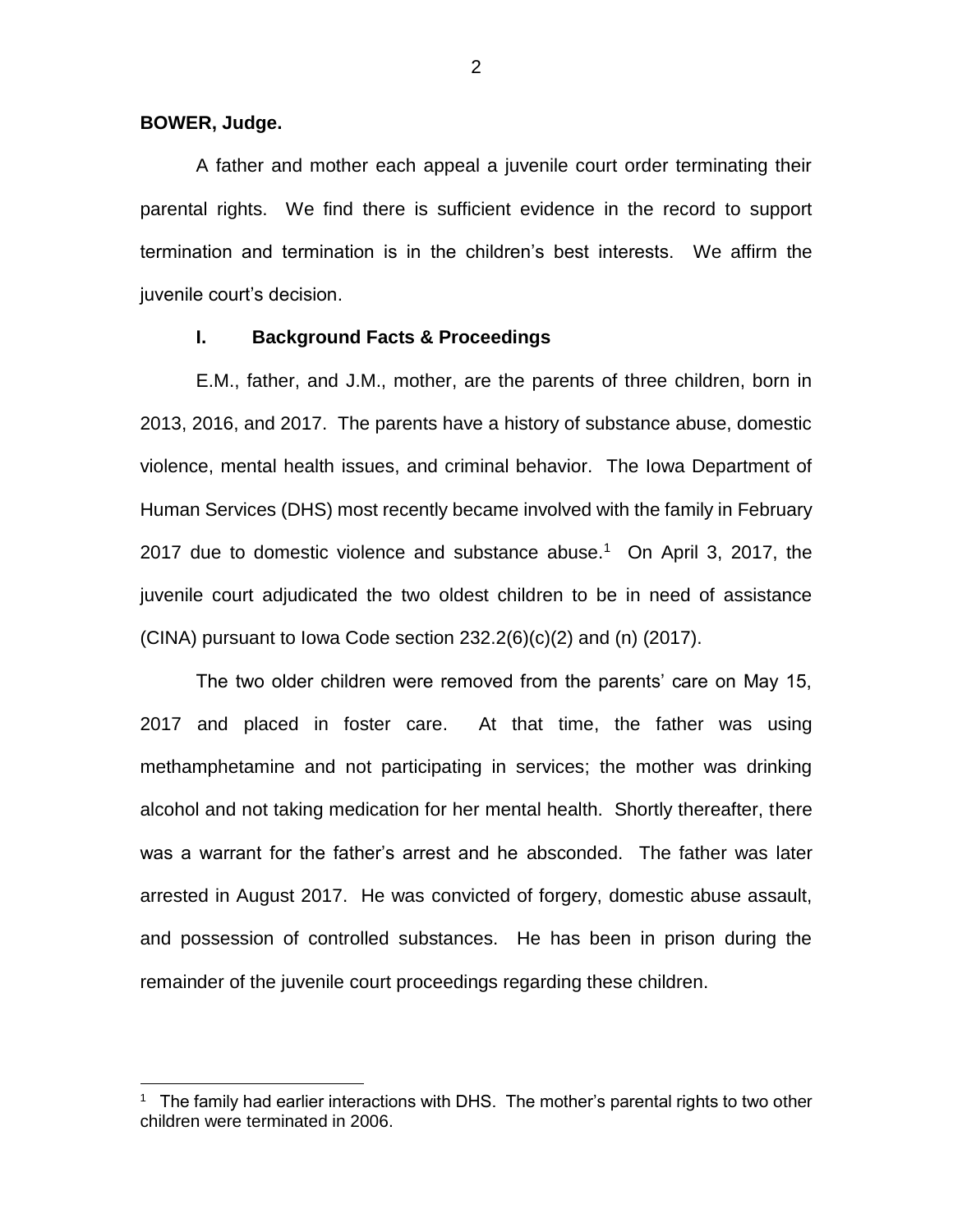The youngest child was born in November 2017 with methamphetamine in his system and was removed from the parents' care shortly after birth. The child was adjudicated CINA under section 232.2(6)(c)(2) and (n). The mother entered the Heart of Iowa substance abuse treatment program, and the youngest child was temporarily placed in her care from February to March 2018. The mother was asked to leave the program because she violated the rules, and the youngest child was again removed from her care. The mother was on probation for third-degree theft, and her probation was revoked as well.

On April 26, 2018, the State filed a petition for termination of the parents' rights. At the time of the hearing, the father was in prison and stated he was not in a position to have the children returned to his care. The mother was in a halfway house where she was also not permitted to have the children in her care.

The juvenile court terminated the father's parental rights to the oldest child under section 232.116(1)(e), (f), and (*l*) (2018), and the two youngest children under section 232.116(1)(e), (h), and (*l*). The mother's parental rights to the oldest child were terminated pursuant to section  $232.116(1)(e)$ , (f), (q), and ( $\Lambda$ ); to the middle child pursuant to section 232.116(1)(e), (g), (h), and (*l*), and to the youngest child pursuant to section 232.116(1)(g) and (*l*). The court concluded termination of the parents' rights was in the children's best interests. The father and mother each appeal the juvenile court's decision.

### **II. Standard of Review**

The scope of review in termination cases is de novo. *In re D.W*., 791 N.W.2d 703, 706 (Iowa 2010). Clear and convincing evidence is needed to establish the grounds for termination. *In re J.E*., 723 N.W.2d 793, 798 (Iowa 2006).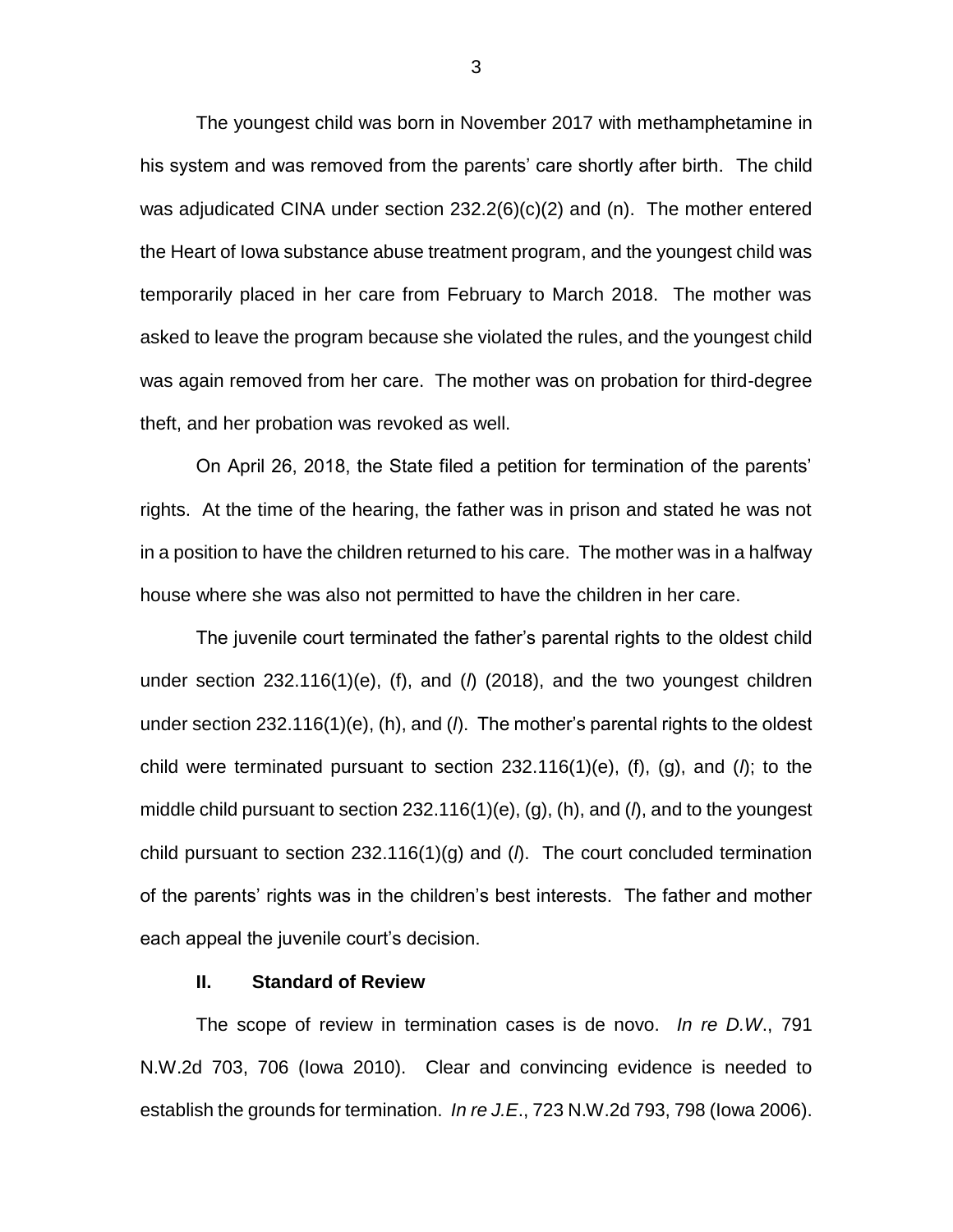Where there is clear and convincing evidence, there is no serious or substantial doubt about the correctness of the conclusion drawn from the evidence. *In re D.D*., 653 N.W.2d 359, 361 (Iowa 2002). The paramount concern in termination proceedings is the best interests of the children. *In re L.L*., 459 N.W.2d 489, 493 (Iowa 1990).

## **III. Father**

The father claims the State did not present sufficient evidence to warrant termination of his parental rights. He states the children could be placed in his care when he is released from prison. When the juvenile court has terminated a parent's rights on more than one ground, "[t]o affirm, we need to find facts to support just one of the grounds." *In re J.E.*, 907 N.W.2d 544, 546 (Iowa Ct. App. 2017).

Concerning the termination of his rights to the oldest child under section 232.116(f) and the two youngest children under section 232.116(1)(h), the father only contests the fourth element of both subsections, which require clear and convincing evidence the child cannot be returned safely to the parent's care. The children could not be returned to the father's care at the time of the termination hearing. In addition to the fact that he was in prison where he could not care for the children, the evidence showed the father had very minimal participation in services. The father had no contact with the children after he absconded from law enforcement in May or June 2017, and he had never met the youngest child—who was born after he went to prison. We conclude there is sufficient evidence in the record to support termination of the father's parental rights.